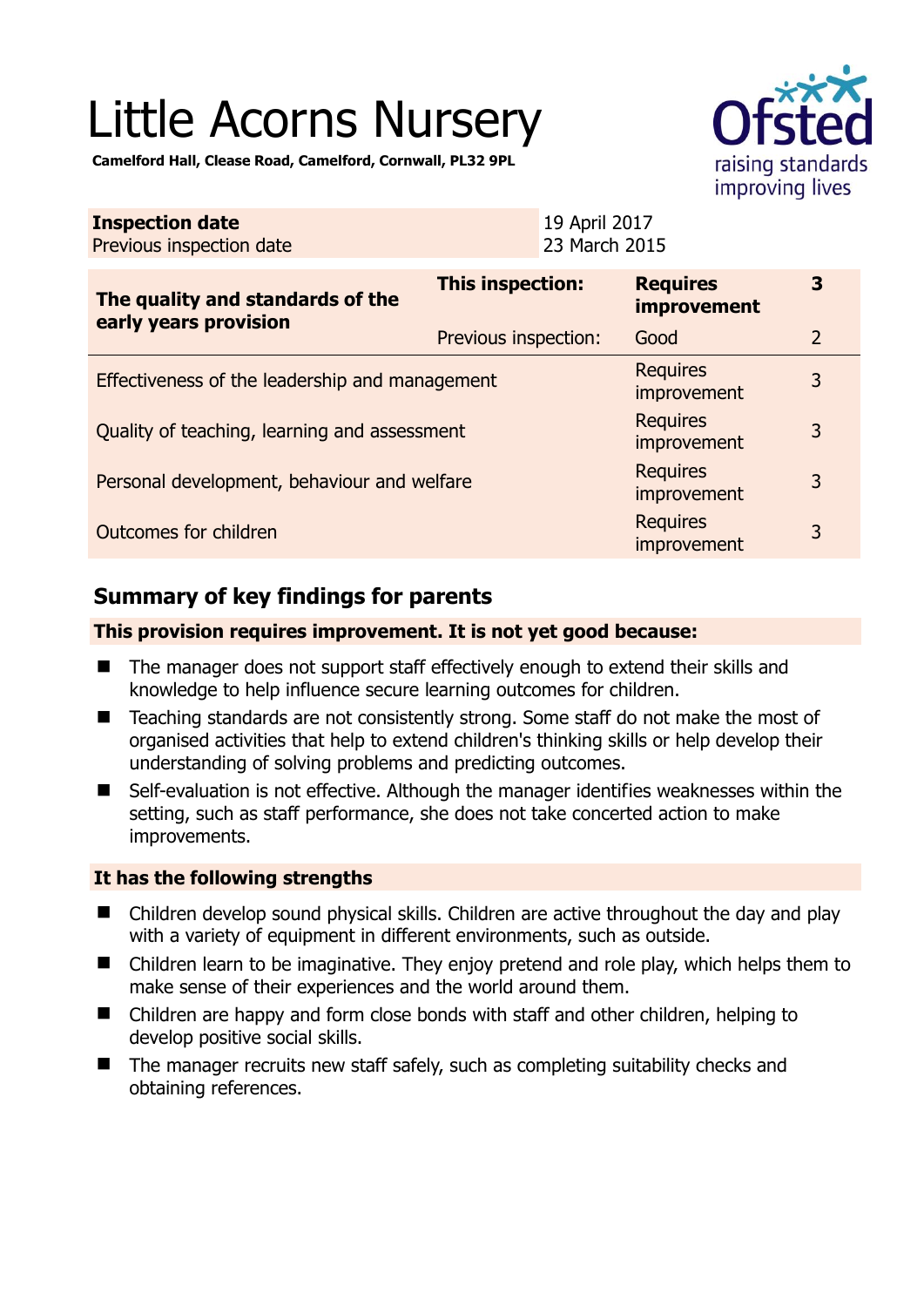# **What the setting needs to do to improve further**

## **To meet the requirements of the early years foundation stage and the Childcare Register the provider must:**

|                                                                                                                      | <b>Due Date</b> |
|----------------------------------------------------------------------------------------------------------------------|-----------------|
| develop procedures to support staff more effectively, extend their<br>skills and raise teaching standards            | 03/05/2017      |
| improve the quality of teaching so staff deliver the best possible<br>outcomes for children in all areas of learning | 03/05/2017      |
| notify Ofsted of changes to circumstances as soon as possible and<br>no later than 14 days after the change occurs   | 03/05/2017      |
| inform Ofsted of the name, date of birth, address and telephone<br>number of members of the committee.               | 03/05/2017      |

## **To further improve the quality of the early years provision the provider should:**

■ improve evaluation methods to identify all areas of weakness across the setting and plan for continuous improvements that reflect positively on outcomes for children.

## **Inspection activities**

- $\blacksquare$  The inspector observed children playing with others, independently and with staff.
- The inspector spoke to staff, parents and children at appropriate times during the inspection.
- The inspector completed a joint observation with the manager.
- The inspector held a meeting with the manager about how she monitors staff practice and plans for children's learning and development.
- The inspector sampled a small range of documents including policies, children's records and staff qualification certificates.

## **Inspector**

Tristine Hardwick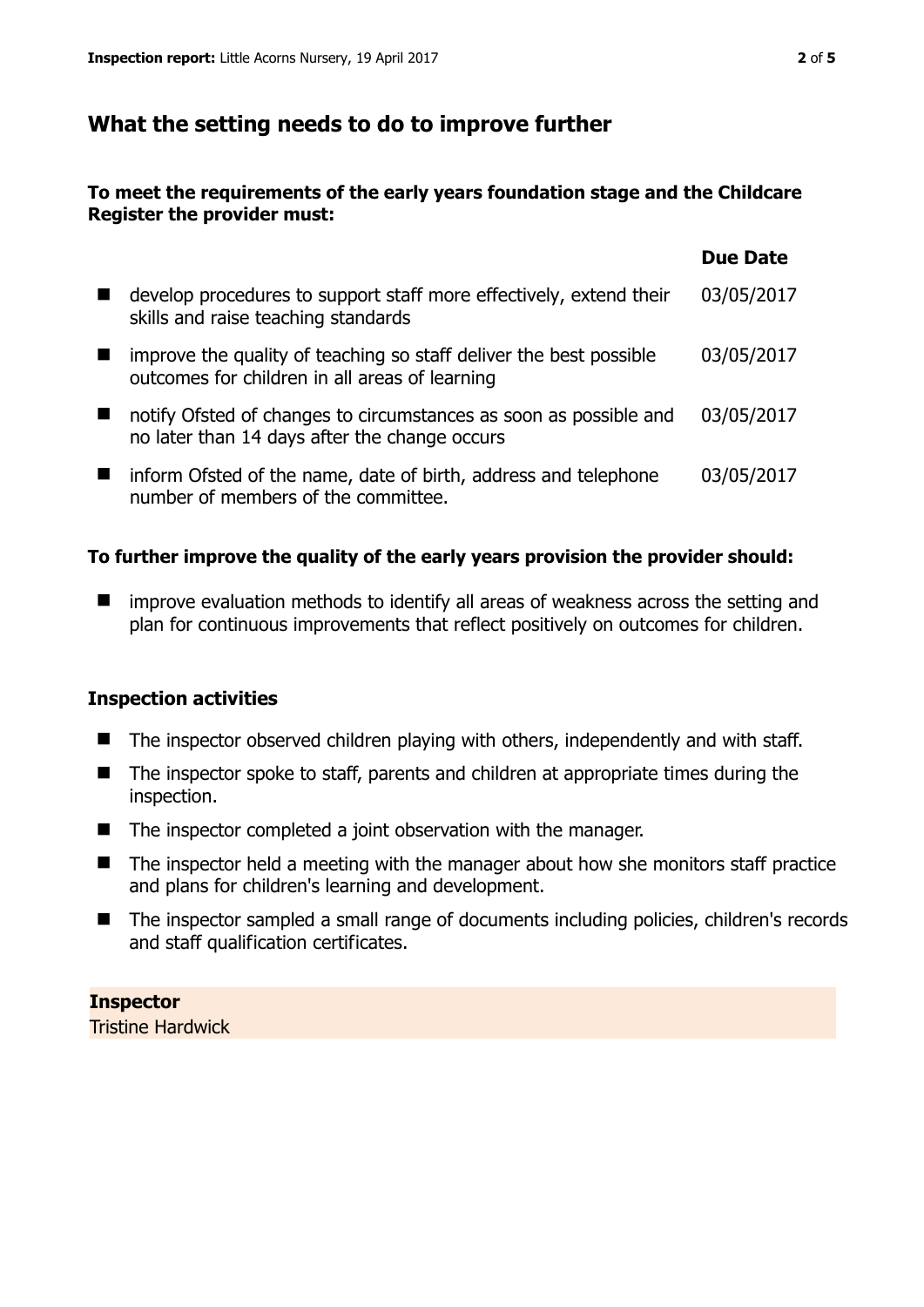## **Inspection findings**

#### **Effectiveness of the leadership and management requires improvement**

Partnerships with parents are well developed. Staff exchange appropriate information with parents so they can work together to provide consistent care and learning arrangements, such as toilet training. Similarly, staff form secure partnerships with other professionals. This helps them to provide specialised development opportunities for children. However, although staff attend mandatory training, such as safeguarding, they do not extend their skills sufficiently across all areas of learning. Similarly, arrangements to monitor all staff's individual practice are not effective. Together, these do not enable children to learn as much as they could, especially during organised activities, such as thinking about and predicting outcomes for simple scientific experiments. The provider has not informed Ofsted about changes to the committee members or opening times, as required. This is also a breach of the requirements of the Childcare Register.

#### **Quality of teaching, learning and assessment requires improvement**

Overall, children enjoy their time at nursery and enjoy the activities prepared by staff. The manager and staff plan learning experiences well and tailor them for individual children's learning suitably. However, some staff do not use these activities enough to support children's learning needs or provide enough challenge across all areas of development. Some staff use good teaching skills and model how to be imaginative with craft materials. This helps children to learn to express themselves through art. The manager monitors children's progress suitably. She has developed procedures to help her identify and plan support for children's development.

#### **Personal development, behaviour and welfare require improvement**

Weaknesses in the leadership and management do not fully support children's welfare. Despite this, staff use routines suitably to help support children's emotional development. For example, they offer a café-style snack system where children can eat as they become hungry. Staff praise and encourage children regularly, motivating children to persevere in their play and form positive self-esteem. Children are busy and have a wide variety of opportunities from which to choose. They behave well, showing they feel secure and settled at nursery.

#### **Outcomes for children require improvement**

Children develop some skills for their future learning. They develop their language skills well, and some sign language. Children learn some simple mathematics, such as counting. Children build some understanding of the world around them and make imaginary trips into space. They enjoy listening to stories and concentrate well. Children learn to complete simple tasks, such as setting up their lunch, which helps to increase their independence.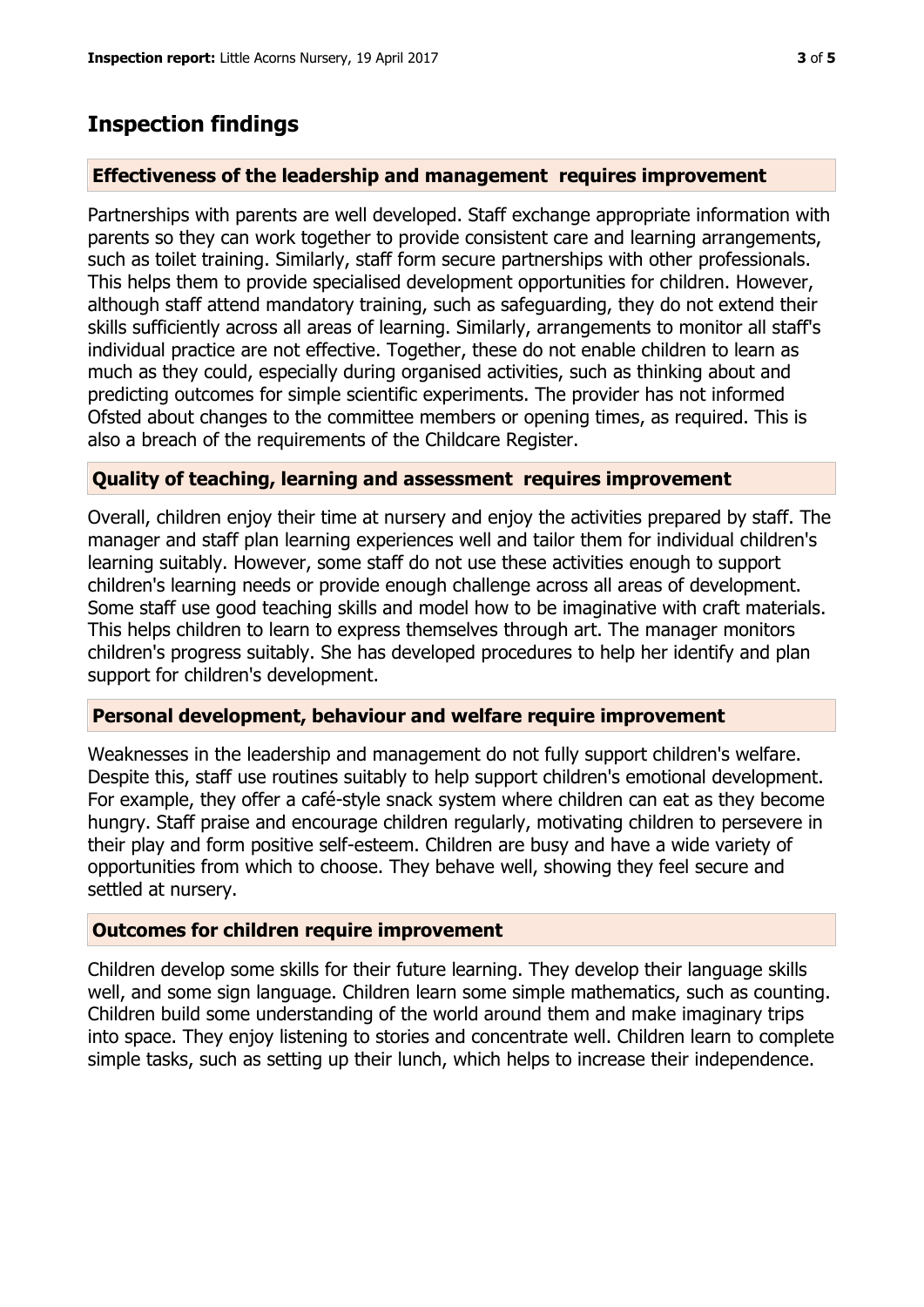# **Setting details**

| Unique reference number                             | 102788                                                                               |
|-----------------------------------------------------|--------------------------------------------------------------------------------------|
| <b>Local authority</b>                              | Cornwall                                                                             |
| <b>Inspection number</b>                            | 1088907                                                                              |
| <b>Type of provision</b>                            | Full-time provision                                                                  |
| Day care type                                       | Childcare - Non-Domestic                                                             |
| <b>Registers</b>                                    | Early Years Register, Compulsory Childcare<br>Register, Voluntary Childcare Register |
| Age range of children                               | $2 - 4$                                                                              |
| <b>Total number of places</b>                       | 20                                                                                   |
| Number of children on roll                          | 44                                                                                   |
| Name of registered person                           | Little Acorns Nursery at Camelford                                                   |
| <b>Registered person unique</b><br>reference number | RP520041                                                                             |
| Date of previous inspection                         | 23 March 2015                                                                        |
| <b>Telephone number</b>                             | 01840 212114                                                                         |

Little Acorns Nursery opened in 1980 and re-registered in 2006. It is located in Camelford, Cornwall. The nursery is open Monday to Wednesday from 8am to 5pm and Thursday and Friday from 9am to 3pm, during term time only. There are 10 members of staff who all hold an appropriate early years qualification. The nursery receives funding to provide free early education for children aged two, three and four years.

This inspection was carried out by Ofsted under sections 49 and 50 of the Childcare Act 2006 on the quality and standards of provision that is registered on the Early Years Register. The registered person must ensure that this provision complies with the statutory framework for children's learning, development and care, known as the early years foundation stage.

Any complaints about the inspection or the report should be made following the procedures set out in the guidance 'Complaints procedure: raising concerns and making complaints about Ofsted', which is available from Ofsted's website: www.gov.uk/government/organisations/ofsted. If you would like Ofsted to send you a copy of the guidance, please telephone 0300 123 4234, or email enquiries@ofsted.gov.uk.